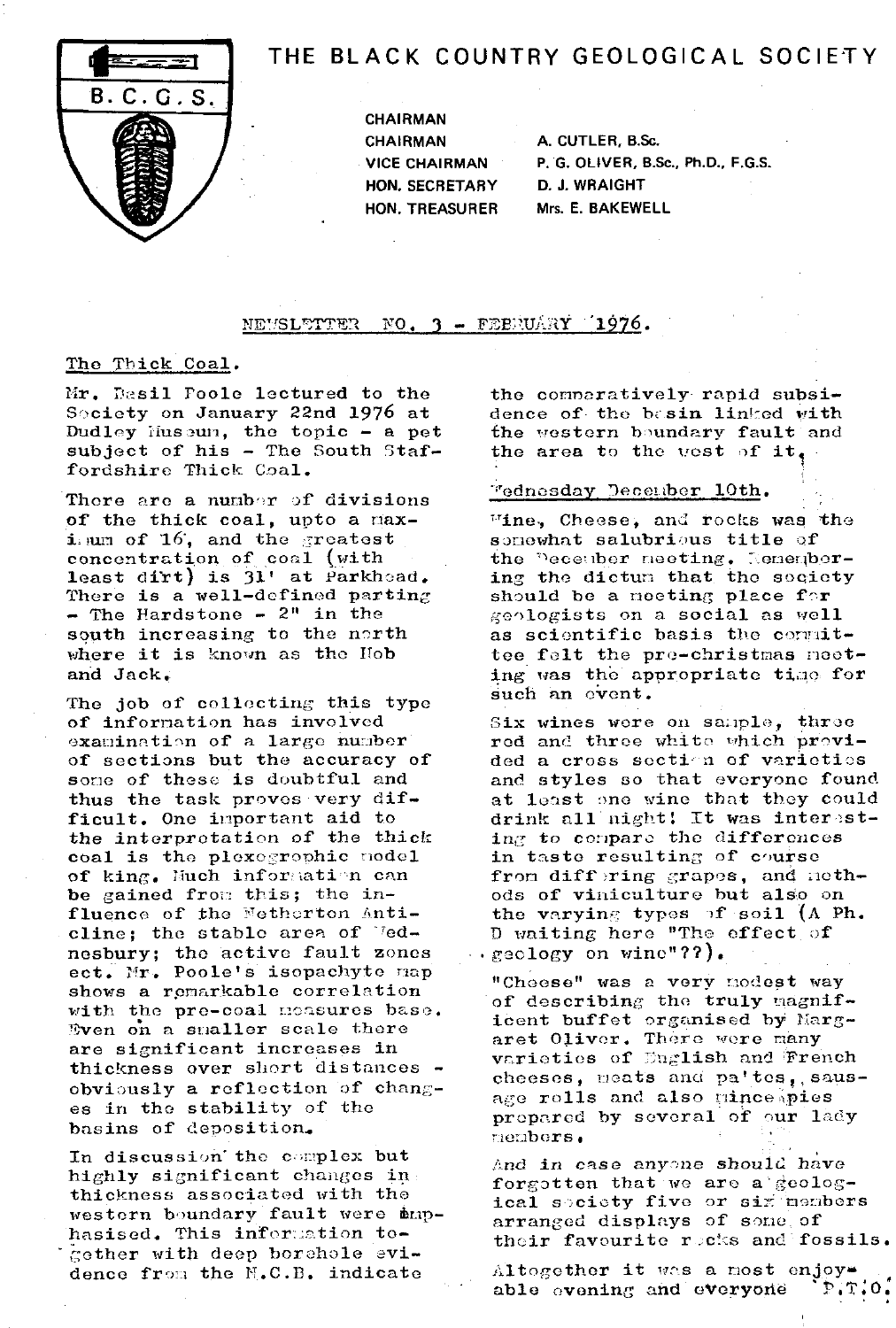present expressed their appreciation. The only disappointment was that nore members did not attend but perhaps the timing of the meeting was unsuitable. Novertheless it was vlear that a social event should remain part of the society's calendar and we thank everyone who so willingly gave of their time to organise the meeting.

# Next Necting. February 19th.

'The Documentation of Geological Sites'.

Doug Bedson and Pote . Oliver will attempt to set the foundations for what must be one of the Society's najor roles. It is hoped that following this neeting all members will be able to begin the important an enormous task of recording  $exposurcs$ .

Dudley Museum 7.45.p.m. Tea & Biscuits 7.15 p.m.

#### Mombers Might.

espite very short notice Sheila itts, Dave raight and Terry Bond produced excellent short talks on Fovenber 20th.

The Geology of the Tairoe Islands by Sheila Pitts:

The Fairoe Islands are situated between Iceland, Norway and Scotland are part of the North Atlantic Basalt province. They are an extinct area of the Mid-Atlantic Ridge with basalts of Palaeocone and Focene age. Most of the lava flows are separated by tuffs and thore are coal horizons also. These features are used for purposes

of correlation.

The Separation of Minerals in rocks by Terry Bond:

Rocks are made up of minerals each with distinct physical and chemical properties. As a homogeneous igneous magna cools atoms of the elements present (e.g. Silicon, Oxygen, Aluminium,  $\vdash$  : Magnesuim) are in a random

arrangement but as solidification temperature is approached changes occur. The elements take un positions relative to each other, depending upon their chenical affinity and valency, to form a stable solid crystal nudleus. The removal of these elements results in a concentration of the others in the remaining melt.

Coastal Scenery by Dave Mraight: Britains coastline has been etched out by the work of rivers, sea, ice and earth flovements over the last million years. The variety of rocks provides the differences in resistance, dip, strike and the rate of undercutting, These differences have given the stacks and chalk cliffs of South England, the gramite cliffs of  $S$ .  $\mathbb{V}$ . Cornwall and the low, rapidly retreating cliffs of East Anglia.

Coastal Fieldwork allows the geologist to got a very broad view of geological features but it must be retembered that although some areas suffer rapid crosion, careless renoval of naterial by the geologist will further aid the work of the sea.

# <u> Forth-comming Programme</u>.

# February 19th:

See above for details.

# March 14th:

Field trip; morning Telford opencast site. Leader; a geologist from N.C.B. Afternoon Ironbridge and industrial archasology. Moet at Dudley Museum at 9.30 a.m. (Private transport). Bring a packed lunch. Numbers at opencast site restricted so please contact Dave Vraight  $(Biltston 46717)$ .

# April 29th:

Annual General Meeting. Dudley Museum.  $7.45$  p.m. Tea & Biscuits  $7.15$  p.m.

# May 20th:

Dr. George Bennison of Birningham University will speak on 'The Cretaceous Coal of New Mexico'; Dr. Bennison gave the 'Proto-BCGS' much encouragement and his acceptance of the invitation

 $2.$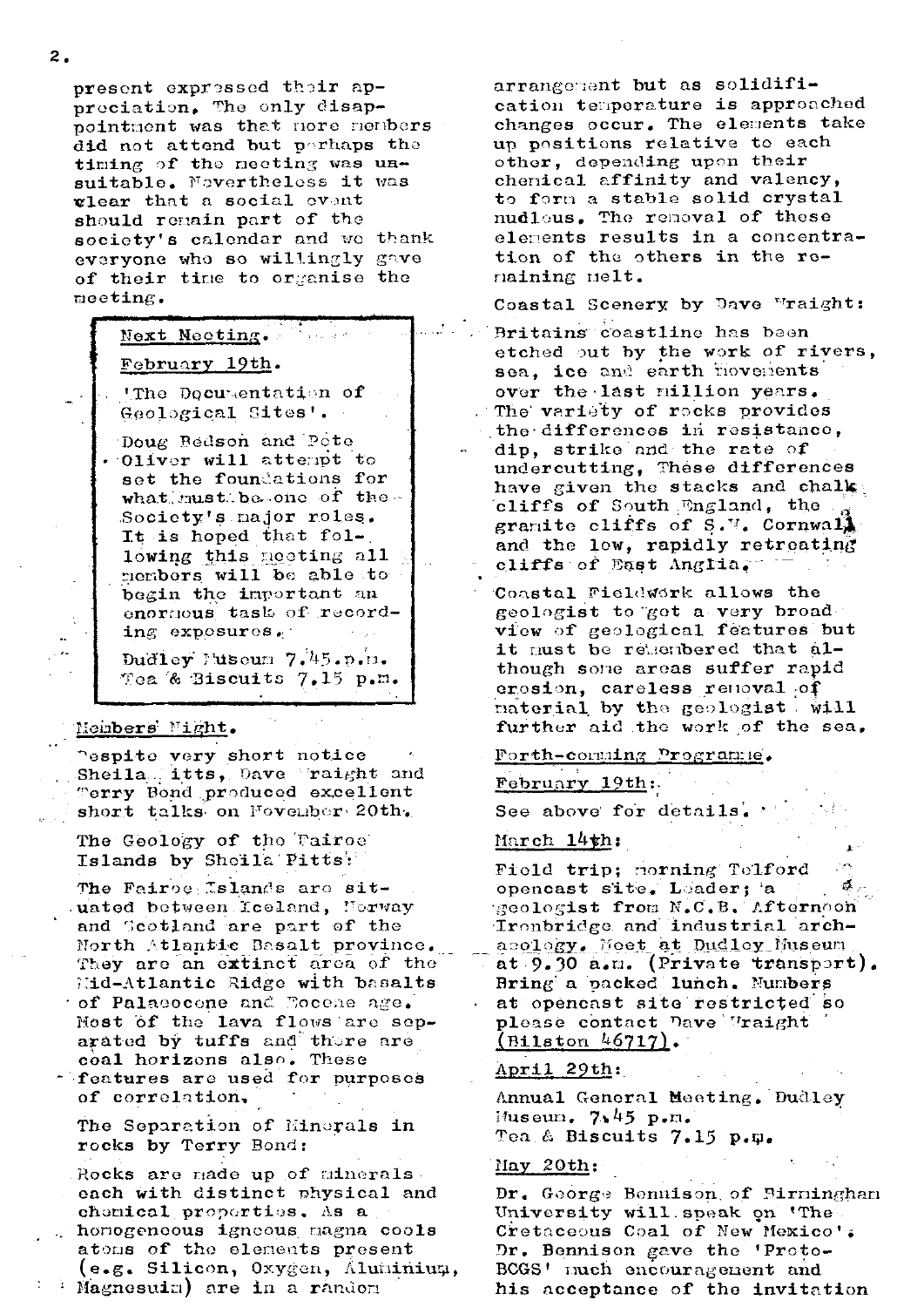### $3.$

to lecture means that the Society will begin its second year in excellent fashion. Dudley Museum 7.45 p.m. Tea & Buscuits 7.15 p.m.

#### <u>June 26th & 27th:</u>

Provisional weekend field trip to the Mendips and South Cotswolds. Accomodation can be arranged.

# Halesowen Beds, A458 Roadworks, Halesowen.

Unfortunately the success stated in the November 1975 Newsletter was short-lived. The councils concerned decided that the slope was too easily eroded and has therefore been seeded. A few bands of sandstone remain exposed, with an indication of some of the cross-bedding that  $exists$ .

#### <u> Book Review.</u>

Terry Bond is again 'Book Critic'

At one time or another, I suppose most of us have stood 10bking at a freshly hewn hand sariple of 'terra firma' and let  $\text{our}$  minds wander among some of the better known, or best re $periodered$ , names of geological materials. If nore than one person is involved in this exercise then the ensuring noments often develop into a cross between "Twenty Questions" and the office christmas lottery.

There are various ways of offsetting the above trauma. including literary works of reference to help the softly swearing students, one of the better ones being: $-$ "The Hanlyn Guide to Minerals, Rocks & Fossils" by Hamilton. Woolley & Bishop published by Manlyn at £1.95. Half of the book, the right hand pages, is made up of first class colour photographs of the specimens listed, namely- "220 minerals, 90 rocks and almost 300 foasils"each page with a dinensional scale super-itposed. The left hand pages contain an abundance of detailed information about the specimens including such items as density, hardness, colour, streak, texture, geological data where relevant. The whole liberally supplemented by clear and concise margin notes and sketches.

Even if you are an armchair geologist you will find yourself drawn time and again by the glossy seduction of the pages into the world of couplete and detailed collections.

Inspite of all this range and depth of treatment the book will still go into the average sized jacket pocket and possible some handbags also where its addi-

**BLACK** GEOLOGICAL COUNTRY  $\mathop{\rm SOCTTFT}$ 

APPLICATION 0R RENEVAL OF. MEMBERSHIP

Individual Membership and 50p entrance fee and £3.00 per annum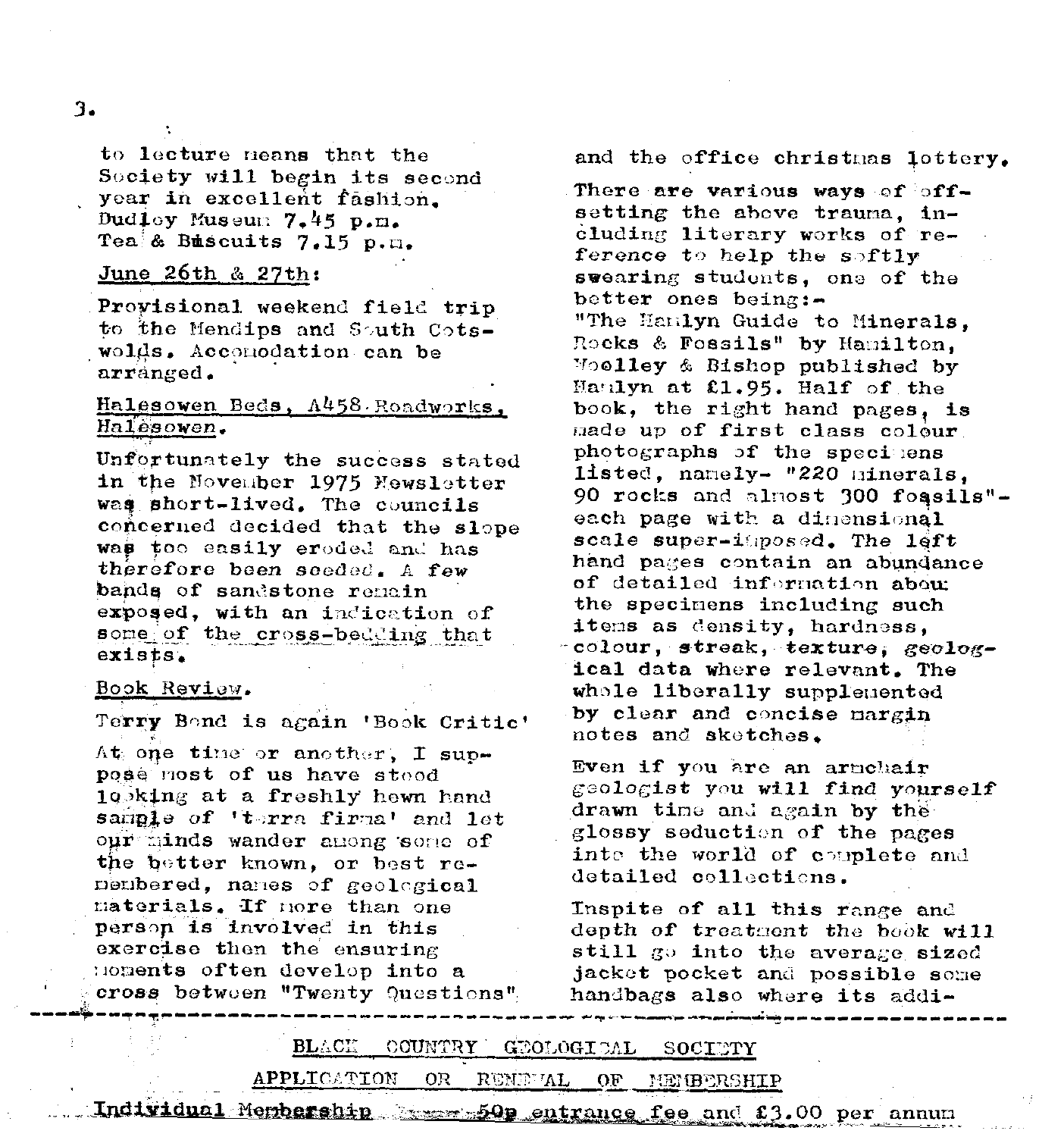tional attribute as balast will be greatly appreciated.

# The Midland Soil Mechanics & Foundation Engineering Society.

On Monday 1st March 1976 HSM & FES has a meeting which may be of interest: Dr. R.J.<sup>3</sup>. Famblin of the Institute of Geological Sciences will talk on: 'The Geology of Telford New Town'. Room A. Dept of Civil Eng. University of Birmingham. 7.00  $p_{\bullet}m_{\bullet}$ 

#### The Geological Curators Group.

The group are holding a meeting at Birmingham Museum and Art Gallery on March 12th 1976 entitled, 'Replication of Fossil Vortebrates'. The programme ine cluded a talk on the reconstruction of Tyrannosaurus, nould making and casting, Anyone wishing to attend as a representative of B.C.G.S. should contact M.D. Jones, Hon. Sec. (GCG), Leicestershire Museums, 96 New Walk, Leicosters LE1 6TD.

#### Correction.

Dave Vraight (Hon Sec.) lives at 569. Parkfield Rd. Wolverhampton Book List.

More Suggestions from Doug Bedson

The Geological History of the British Isles-Bennison & Tright £3.25. Structure of the Barth-Spencer £3.90. Introduction to

Sedimentology- Selby  $$5,90.$ Continents adrift (Scientific American) £2.80. Understanding the Earth (Open University £3.75.

## The Geology of the Northern Lake District.

There are still vacancies on this field trip organised by Birmingham University Extramural Dept. The leader is Mrs. M. Joachin M.  $A_{\bullet}$ , and the dates are 26th & 28th March 1976. Doug Bedson has room in his car for anyone requiring transport.

#### Pouk Hill.

West Midlands County Council has decided to go ahead with the use of the site as a domestic refuse tip. The Society wrote two letter and made a personal appeal to the County, stressing the need to conserve this site. It is a considerable loss, especially to the schools of the Walsall Area, In conjunction with the County and other interested parties it is now proposed that detailed recording and collection should soon begin.  $\Lambda$ . request has been made that a new section is created. It is likely that a number of visits will be required and also the help of as hany members as possible.

#### Advertisement.

Cottage to let, Staithes North Yorkshire Coast Nr. Whitby, in: ol. fil am village with utled to sea. Sleeps 4: See G.A. Guide ing Stourbridge 3543 ( Malcolm Cruerod) for further details.